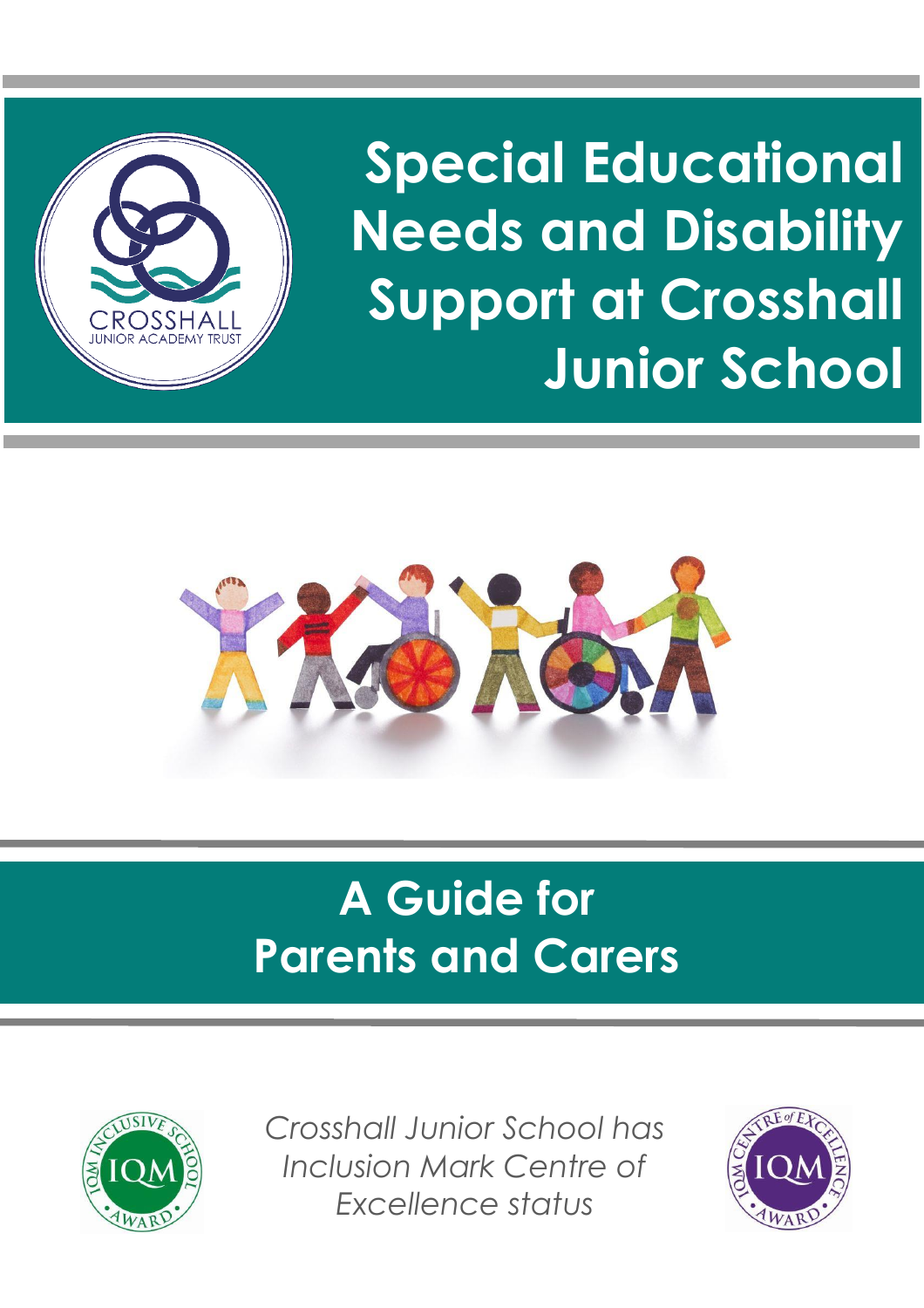

# **SEND Support at Crosshall Junior School A Guide for Parents and Carers**

# What does SEND actually mean?

#### Special Educational Needs and Disability

This means that a child needs significant support that is additional to or different from other pupils. If your child has SEND his/her needs will have been/ will be identified in partnership with yourself.

You will be involved in meetings with your child's class teacher and possibly Sarah Clee, our SENDCo (Special Educational Needs and Disability Co-ordinator). In some cases, you may work with the SENDCo to complete referral forms in order to request additional assessments and involvement from appropriate external specialists. Your child's name will be put on the SEND register.



# What support will my child receive?

Each child's needs are unique and so the support will depend on individual needs. First and most importantly, your child will receive high quality teaching from the class teacher. Further support may include small group or individual support from a teacher, teaching assistant or learning mentor. The level of support will again depend on your child's individual needs.

#### How will I know how things are going?

Parental involvement is vital to supporting your child's needs, progress and attainment. Your child will have an individual record of the support he/ she has received and its impact. Again, as every child's needs are individual, this record may follow one of several different forms in line with graduated SEND support. This will be reviewed throughout the academic year and the class teacher and SENDCo are available to answer any questions you may have, between reviews.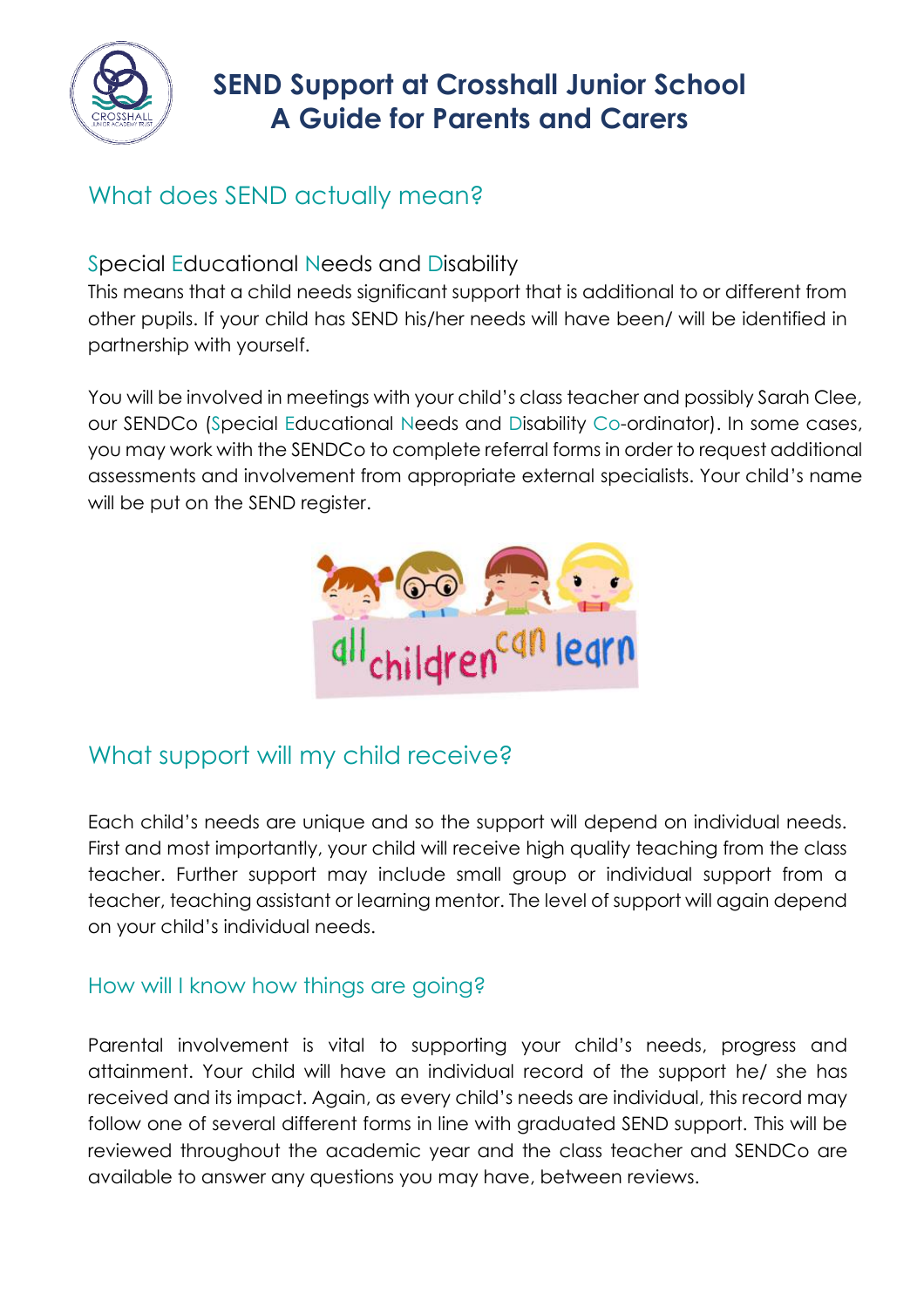### What can we do as parents/ carers?

Specific actions can be planned together with the class teacher and SENDCo and will differ according to your child's individual needs; however, reading regularly together, practising key maths skills and multiplication tables along with learning spellings and completing home learning together remain essential. If you need support with this, please contact the class teacher or SENDCo to discuss.



# Despite the support from school my child continues to struggle. What happens next?

If this is the case, the class teacher and SENDCo will work closely with you to improve or extend support and may invite you to complete referral forms for specialist involvement.

#### My child is doing well. What happens next?

The support we have put in place for your child has been successful and so we may take your child' name off the SEND register and pause the SEND record documents. This would be done in discussion with you and doesn't mean all support would necessarily end in school, it may simply be reduced to the level now appropriate to his/her needs.

#### What if I am not sure or happy with what is happening?

Don't wait and worry. PLEASE contact your child's class teacher or the SENDCo straight away so that we can address your concerns. It is a partnership.

#### How do I contact the class teacher or SENDCo?

Please phone, send in a note, email or pop into the school office and an appointment or phone call can be arranged. 01480 475972 or office@crosshalljunior.co.uk